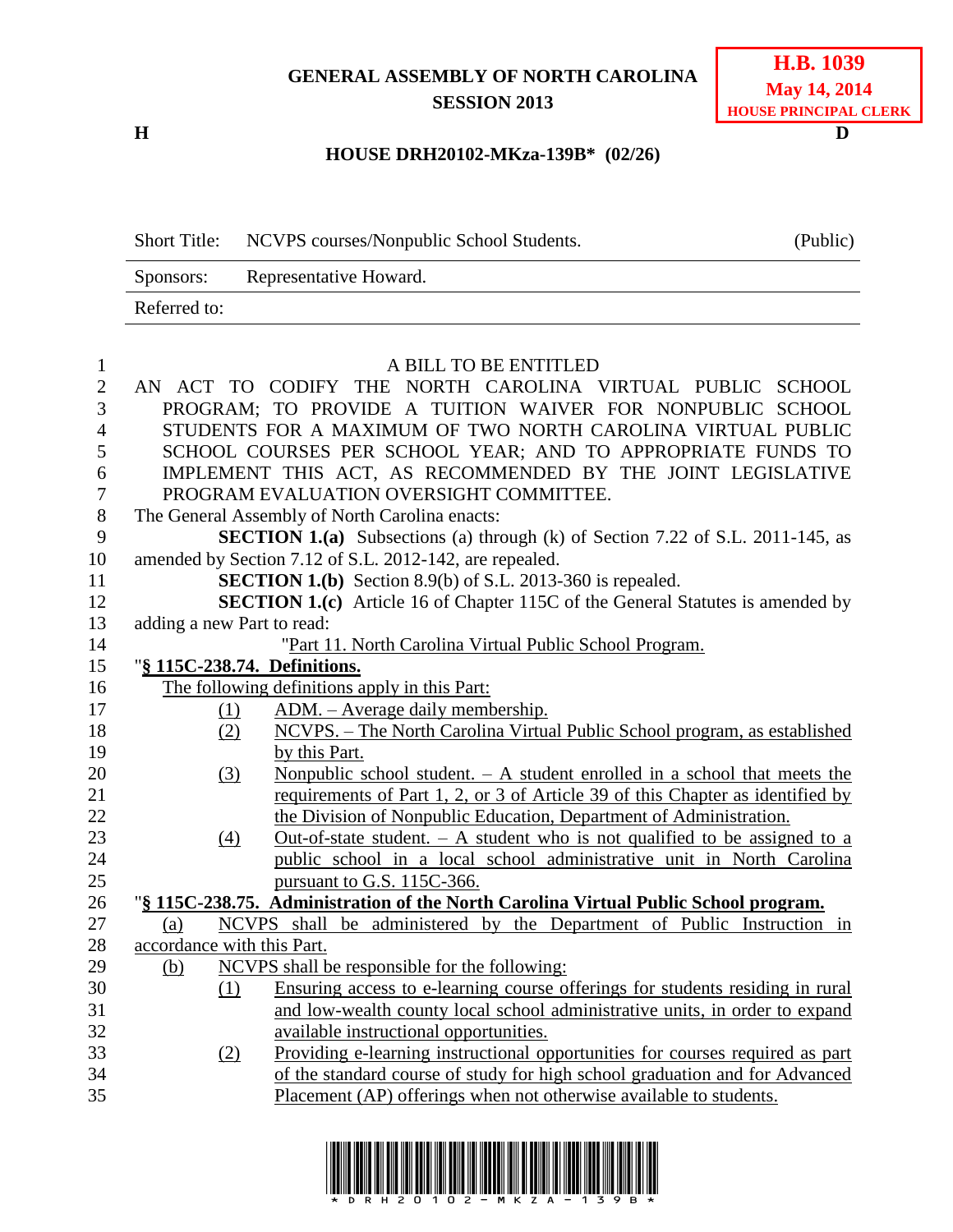|          |                  | <b>General Assembly of North Carolina</b>                                                     | <b>Session 2013</b> |
|----------|------------------|-----------------------------------------------------------------------------------------------|---------------------|
|          | (3)              | Establishing course quality standards for e-learning opportunities that meet                  |                     |
|          |                  | the standards set by the State Board of Education.                                            |                     |
|          | $\left(4\right)$ | Eliminating course duplication by consolidating e-learning opportunities                      |                     |
|          |                  | offered by State-funded entities to public school students under NCVPS.                       |                     |
|          |                  | This consolidation shall not apply to e-learning opportunities solely offered                 |                     |
|          |                  | to students enrolled in a single school.                                                      |                     |
|          | (5)              | Aligning all courses offered through NCVPS with the North Carolina                            |                     |
|          |                  | Standard Course of Study.                                                                     |                     |
| (c)      |                  | NCVPS shall use available funds to provide NCVPS courses at no cost to all                    |                     |
|          |                  | students in North Carolina who are enrolled in North Carolina's public schools, Department of |                     |
|          |                  | Defense schools, and schools operated by the Bureau of Indian Affairs.                        |                     |
| (d)      |                  | NCVPS shall implement a plan, approved by the State Board of Education, to                    |                     |
|          |                  | generate revenue from the sale of courses to out-of-state educational entities. Revenue       |                     |
|          |                  | generated by NCVPS under this section shall be used to offset instructional costs to local    |                     |
|          |                  | school administrative units and charter schools pursuant to G.S. 115C-238.76(d)(3).           |                     |
|          |                  | "§ 115C-238.76. Allotment formula; adjustments to other allotments; enrollment reserve.       |                     |
| (a)      |                  | The State Board of Education shall implement an allotment formula for NCVPS as                |                     |
| follows: |                  |                                                                                               |                     |
|          | (1)              | Project NCVPS student enrollment by semester and year-long course types                       |                     |
|          |                  | for each local school administrative unit and charter school.                                 |                     |
|          | (2)              | Establish a per course teacher payment structure for the instructional costs of               |                     |
|          |                  | NCVPS. In establishing this payment structure, the State Board shall                          |                     |
|          |                  | consider the following:                                                                       |                     |
|          |                  | The payment structure shall be based on a total compensation<br>a.                            |                     |
|          |                  | analysis to ensure NCVPS teacher pay has parity with similar                                  |                     |
|          |                  | programs. The total compensation analysis shall take into account                             |                     |
|          |                  | salaries, benefits, and work effort to ensure valid comparisons                               |                     |
|          |                  | between occupations.                                                                          |                     |
|          |                  | The effects any change in NCVPS teacher payments may have on the<br><u>b.</u>                 |                     |
|          |                  | attraction and retention of NCVPS teachers.                                                   |                     |
|          | (3)              | Develop a per student fee structure for in-State students that is based on the                |                     |
|          |                  | per course teacher pay structure. The fee structure for in-State students shall               |                     |
|          |                  | ensure that the projected cost for local school administrative units and                      |                     |
|          |                  | charter schools equals the projected instructional cost for NCVPS courses.                    |                     |
|          |                  | The State Board of Education shall consider recommendations from the                          |                     |
|          |                  | NCVPS Advisory Board and the Office of the Governor's eLearning                               |                     |
|          |                  | Commission in establishing a per student fee structure.                                       |                     |
|          | (4)              | Multiply the per course fees for in-State students by the projected enrollment                |                     |
|          |                  | by course type to determine the total instructional cost for each local school                |                     |
|          |                  | administrative unit and charter school.                                                       |                     |
|          | <u>(5)</u>       | Transfer a dollar amount equal to seventy-five percent (75%) of the local                     |                     |
|          |                  | school administrative unit's or charter school's projected instructional cost                 |                     |
|          |                  | from the classroom teacher allotment to NCVPS.                                                |                     |
|          | <u>(6)</u>       | No later than February 28 of each year, calculate the actual instructional cost               |                     |
|          |                  | for each local school administrative unit and charter school based upon                       |                     |
|          |                  | actual NCVPS enrollment as of that date.                                                      |                     |
|          | (7)              | Subtract the amount transferred pursuant to subdivision (5) of this subsection                |                     |
|          |                  | from the actual instructional cost for each local school administrative unit or               |                     |
|          |                  | charter school and transfer the remaining dollar amount owed, up to a                         |                     |
|          |                  | maximum of one hundred percent (100%) of the projected cost.                                  |                     |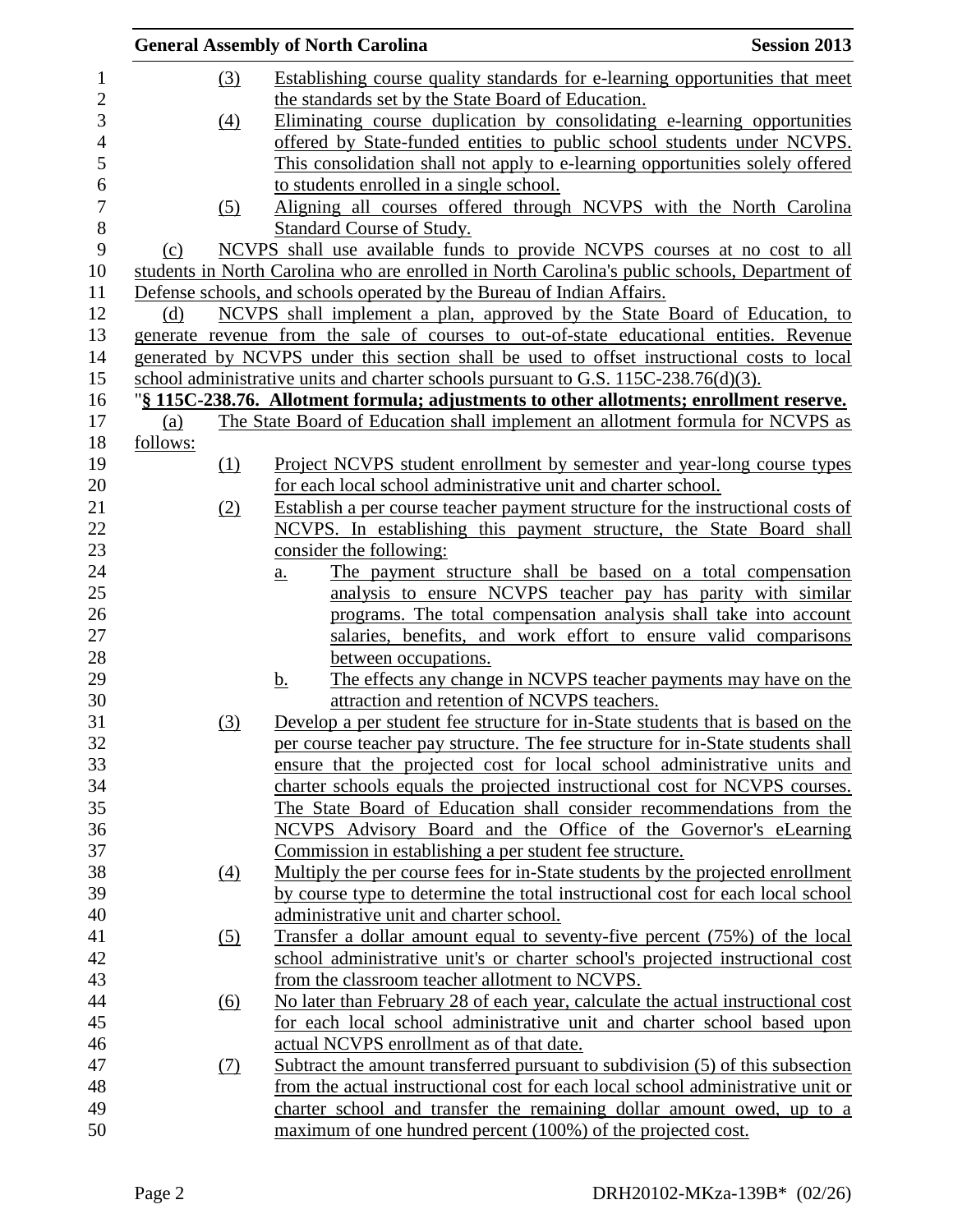|                  |          |     | <b>General Assembly of North Carolina</b>                                                           | <b>Session 2013</b> |
|------------------|----------|-----|-----------------------------------------------------------------------------------------------------|---------------------|
| $\mathbf{1}$     |          | (8) | Develop and implement a policy regarding returning funds to local school                            |                     |
| $\overline{c}$   |          |     | administrative units and charter schools in cases where the amount                                  |                     |
| 3                |          |     | transferred pursuant to subdivision (5) of this subsection exceeds the actual                       |                     |
| $\overline{4}$   |          |     | instructional costs.                                                                                |                     |
| 5                | (b)      |     | The State Board of Education shall reduce each local school administrative unit's or                |                     |
| 6                |          |     | charter school's classroom teacher allotment, or other allotment, as determined by the State        |                     |
| $\boldsymbol{7}$ |          |     | Board of Education, on the basis of ADM in grades six through 12 to support the State-level         |                     |
| $8\,$            |          |     | operations and administration of NCVPS. The allotment reduction to support the State-level          |                     |
| 9                |          |     | operations and administration of NCVPS shall be based on the reduction taken from the prior         |                     |
| 10               |          |     | fiscal year but shall be adjusted annually based upon the percentage growth in NCVPS                |                     |
| 11               |          |     | enrollment to ensure the expansion of services due to increased student enrollment in NCVPS         |                     |
| 12               | courses. |     |                                                                                                     |                     |
| 13               | (c)      |     | An NCVPS enrollment reserve fund shall be maintained in an amount of at least two                   |                     |
| 14               |          |     | million dollars (\$2,000,000). For each fiscal year, the State Board of Education shall reduce      |                     |
| 15               |          |     | each local school administrative unit's or charter school's classroom teacher allotment, or other   |                     |
| 16               |          |     | allotment, as determined by the State Board of Education, on the basis of ADM in grades six         |                     |
| 17               |          |     | through 12 by an amount that is the difference between two million dollars $(\$2,000,000)$ and      |                     |
| 18               |          |     | the balance of the NCVPS enrollment reserve. The funds in the NCVPS enrollment reserve              |                     |
| 19               |          |     | fund shall not revert and shall be used to cover the NCVPS instructional costs of students          |                     |
| 20               |          |     | enrolled in (i) traditional public schools or charter schools with enrollments exceeding            |                     |
| 21               |          |     | projected NCVPS enrollment, (ii) nonpublic schools pursuant to G.S. 115C-238.77(b), (iii)           |                     |
| 22               |          |     | Department of Defense schools, and (iv) schools operated by the Bureau of Indian Affairs.           |                     |
| 23               | (d)      |     | Only the following funds shall be used to cover the instructional costs of NCVPS:                   |                     |
| 24               |          | (1) | Funds provided through the NCVPS Allotment Formula, as established by                               |                     |
| 25               |          |     | subsection (a) of this section.                                                                     |                     |
| 26               |          | (2) | Funds provided through the NCVPS enrollment reserve, as set forth in                                |                     |
| 27               |          |     | subsection (c) of this section.                                                                     |                     |
| 28               |          | (3) | Funds from the sale of courses to out-of-state educational entities, pursuant                       |                     |
| 29               |          |     | to G.S. 115C-238.75(d).                                                                             |                     |
| 30               |          | (4) | Local funds, including funds from private sources.                                                  |                     |
| 31               |          | (5) | Federal funds.                                                                                      |                     |
| 32               |          | (6) | The Special State Reserve Funds for Children and Youth with Disabilities.                           |                     |
| 33               |          | (7) | The ADM Contingency Reserve.                                                                        |                     |
| 34               |          |     | "§ 115C-238.77. Tuition for out-of-state and nonpublic school students.                             |                     |
| 35               | (a)      |     | The State Board of Education shall establish a separate per student tuition rate for                |                     |
| 36               |          |     | out-of-state students and nonpublic school students, which shall be adjusted upward from the        |                     |
| 37               |          |     | in-State student fee structure, as established under G.S. 115C-238.76(a)(3), by an amount           |                     |
| 38               |          |     | determined appropriate by the State Board. The State Board of Education shall consider              |                     |
| 39               |          |     | recommendations from the NCVPS Advisory Board and the Office of the Governor's eLearning            |                     |
| 40               |          |     | Commission in establishing student tuition rates.                                                   |                     |
| 41               | (b)      |     | Tuition shall be waived for nonpublic school students for a maximum of two                          |                     |
| 42               |          |     | NCVPS courses each school year. Nonpublic school students enrolling in more than two                |                     |
| 43               |          |     | NCVPS courses during the school year shall be charged tuition for those additional courses per      |                     |
| 44               |          |     | the rates for nonpublic school students established by the State Board pursuant to this section.    |                     |
| 45               | (c)      |     | The tuition waiver for a NCVPS course provided pursuant to subsection (b) of this                   |                     |
| 46               |          |     | section shall not be available to a nonpublic school student who attends a nonpublic school         |                     |
| 47               |          |     | under Part 1 or Part 2 of Article 39 of this Chapter if (i) the course or a substantially similar   |                     |
| 48               |          |     | course is offered at the school attended by the student in the current or prior school year or (ii) |                     |
| 49               |          |     | the student attends a nonpublic school that delivers instruction solely through an online format.   |                     |
| 50               | (d)      |     | The Department of Public Instruction shall require the parent of the nonpublic                      |                     |
| 51               |          |     | school student at the time of enrollment to demonstrate that if the parent is requesting a tuition  |                     |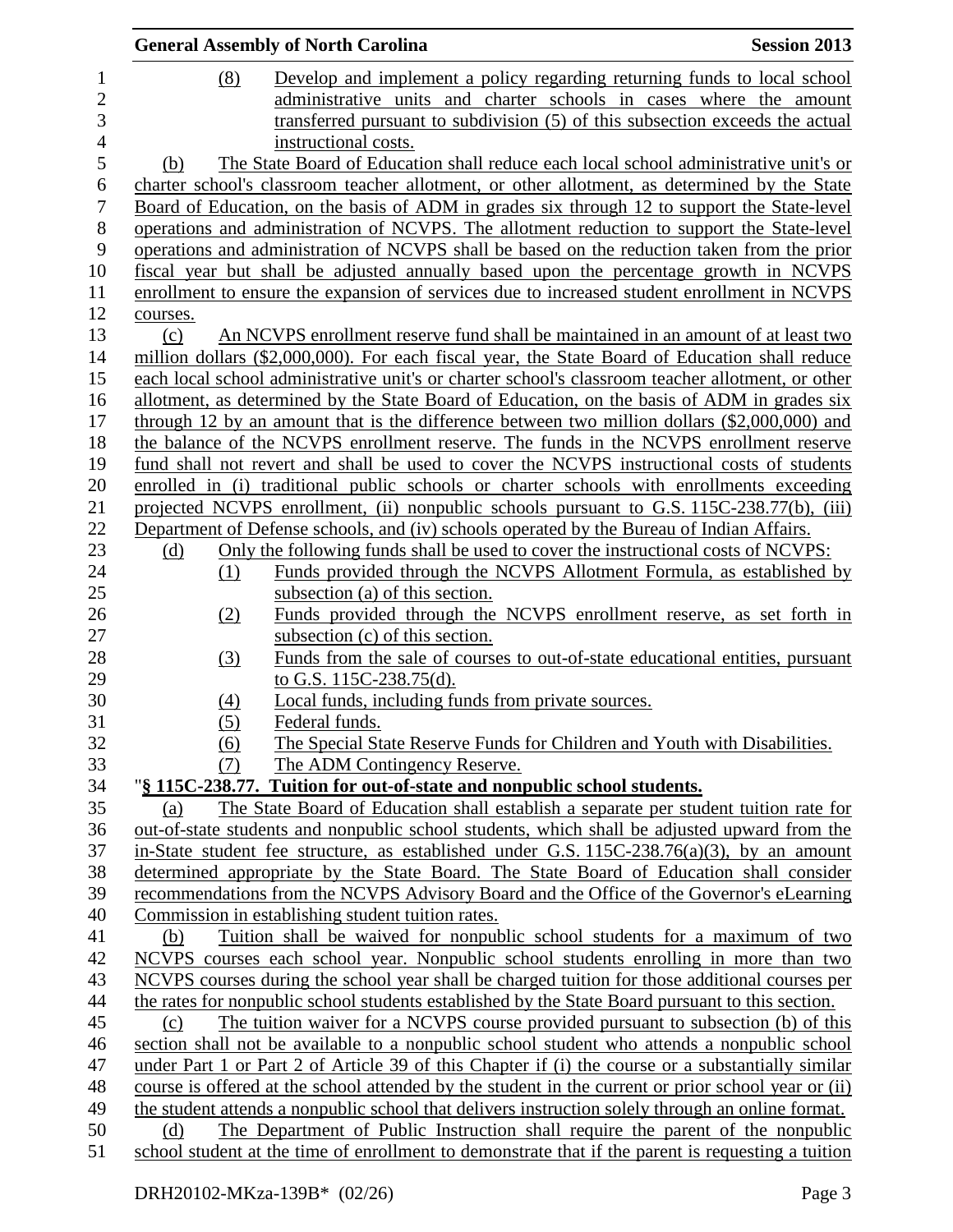|                  | <b>General Assembly of North Carolina</b><br><b>Session 2013</b>                                                                                      |
|------------------|-------------------------------------------------------------------------------------------------------------------------------------------------------|
| $\mathbf{1}$     | waiver of a NCVPS course pursuant to subsection (b) of this section that the course is eligible                                                       |
| $\mathbf{2}$     | for the waiver under this section.                                                                                                                    |
| 3                | "§ 115C-238.78. NCVPS Advisory Board.                                                                                                                 |
| $\overline{4}$   | The State Board of Education shall establish the NCVPS Advisory Board to review NCVPS                                                                 |
| 5                | strategic planning, operational initiatives, and readiness for 21st century online learning. The                                                      |
| $\boldsymbol{6}$ | membership of the Advisory Board, as appointed by the State Board, shall consist of key                                                               |
| $\tau$           | stakeholders across the State with expertise in online learning from a variety of fields,                                                             |
| $\,8\,$          | including elementary and secondary education, business, universities and colleges, and the                                                            |
| 9                | community at large.                                                                                                                                   |
| 10               | "§ 115C-238.79. Reporting requirements.                                                                                                               |
| 11               | The Department of Public Instruction shall submit an annual report on the operation of                                                                |
| 12               | NCVPS to the State Board of Education no later than December 1 of each year. The report shall                                                         |
| 13               | use data from the previous fiscal year and shall include statistics on actual versus projected                                                        |
| 14               | costs to local school administrative units and charter schools, student enrollment, including                                                         |
| 15               | enrollment of nonpublic school students and out-of-state students, measures of academic                                                               |
| 16               | achievement, virtual teacher salaries, and the sale of courses to out-of-state educational                                                            |
| 17               | entities."                                                                                                                                            |
| 18               | <b>SECTION 2.(a)</b> G.S. 115C-551 reads as rewritten:                                                                                                |
| 19               | "§ 115C-551. Voluntary participation in the State programs.                                                                                           |
| 20               | Any such school may, on a voluntary basis, participate in any State operated or<br>(a)                                                                |
| 21               | sponsored program which would otherwise be available to such school, including but not                                                                |
| 22               | limited to the high school competency testing and statewide testing programs.                                                                         |
| 23               | Any student enrolled in a school under this Part shall be eligible for a tuition waiver<br>(b)                                                        |
| 24               | for a maximum of two courses offered by the North Carolina Virtual Public School program                                                              |
| 25               | each school year pursuant to G.S. 115C-238.77(b)."                                                                                                    |
| 26<br>27         | <b>SECTION 2.(b)</b> G.S. 115C-559 reads as rewritten:                                                                                                |
| 28               | "§ 115C-559. Voluntary participation in the State programs.<br>Any such school may, on a voluntary basis, participate in any State operated or<br>(a) |
| 29               | sponsored program which would otherwise be available to such school, including but not                                                                |
| 30               | limited to the high school competency testing and statewide testing programs.                                                                         |
| 31               | Any student enrolled in a school under this Part shall be eligible for a tuition waiver<br>(b)                                                        |
| 32               | for a maximum of two courses offered by the North Carolina Virtual Public School program                                                              |
| 33               | each school year pursuant to G.S. 115C-238.77(b)."                                                                                                    |
| 34               | <b>SECTION 2.(c)</b> Part 3 of Article 39 of Chapter 115C of the General Statutes is                                                                  |
| 35               | amended by adding a new section to read:                                                                                                              |
| 36               | "§ 115C-565.1. Enrollment in North Carolina Virtual Public School courses.                                                                            |
| 37               | A student receiving academic instruction by a homeschool pursuant to this Part shall be                                                               |
| 38               | eligible for a tuition waiver for a maximum of two courses offered by the North Carolina                                                              |
| 39               | Virtual Public School program each school year pursuant to G.S. 115C-238.77(b)."                                                                      |
| 40               | <b>SECTION 3.</b> There is appropriated from the General Fund to the Department of                                                                    |
| 41               | Public Instruction the sum of two million six hundred fifty-five thousand dollars (\$2,655,000)                                                       |
| 42               | for the 2014-2015 fiscal year in recurring funds to provide for increased enrollment in the                                                           |
| 43               | North Carolina Virtual Public School program (NCVPS) by nonpublic school students and to                                                              |
| 44               | cover the instructional costs for up to two NCVPS courses per nonpublic school student for the                                                        |
| 45               | school year as provided for in this act.                                                                                                              |
| 46               | SECTION 4. The allotment reduction to support the State-level operations and                                                                          |
| 47               | administration of the NCVPS required by G.S. 115C-238.76(b), as enacted by this act, shall be                                                         |
| 48               | in the amount of at least two million eight hundred sixty-six thousand nine hundred                                                                   |
| 49               | twenty-three dollars (\$2,866,923), as was effective for the 2011-2012 fiscal year. In accordance                                                     |
| 50               | with G.S. 115C-238.76(b), this allotment reduction amount shall be adjusted annually based                                                            |